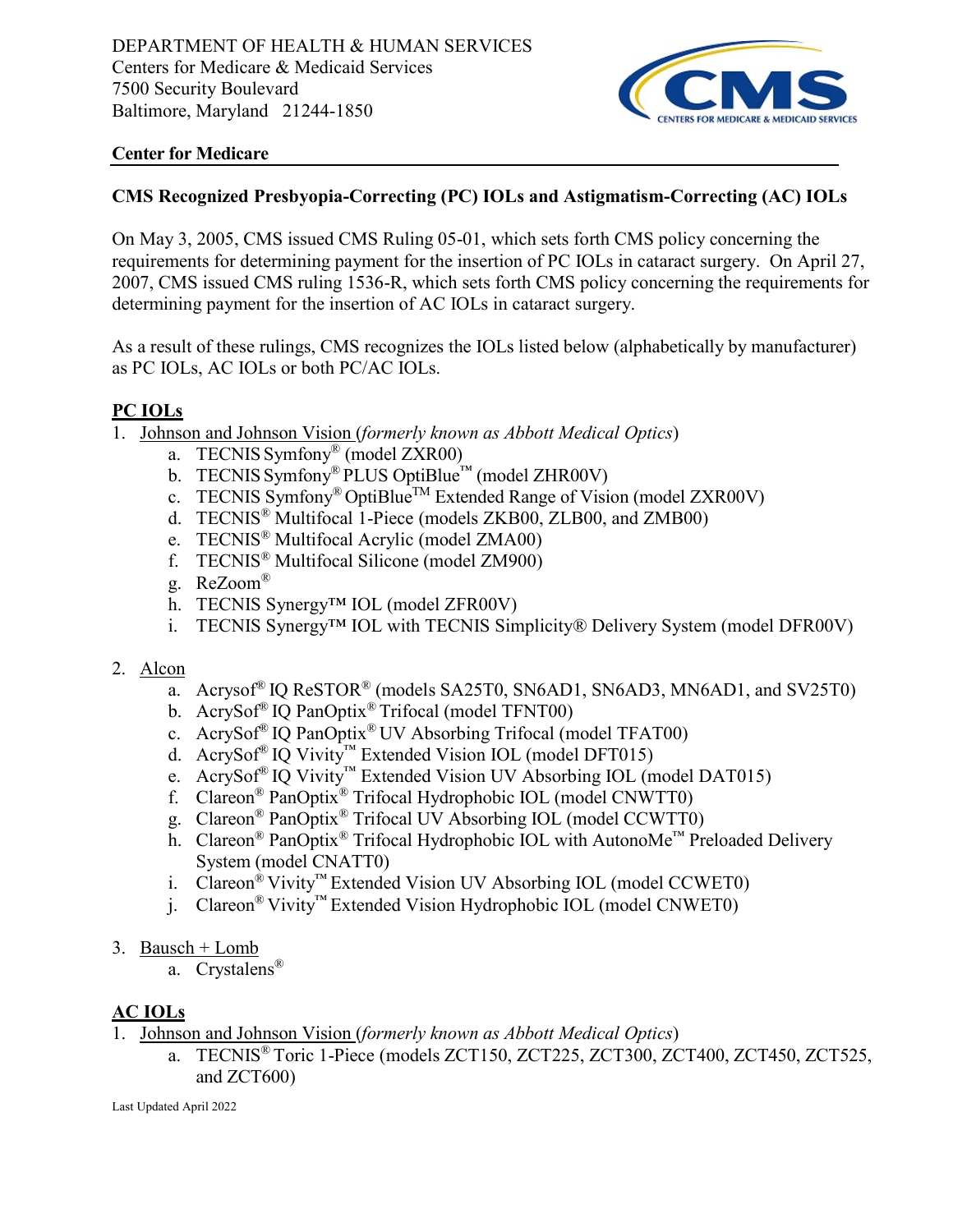- b. TECNIS® Toric II 1-Piece (models ZCU150, ZCU225, ZCU300, ZCU375, ZCU450, ZCU525, and ZCU600)
- c. TECNIS Eyhance™ Toric II (models ICU150-ICU600)
- d. TECNIS Eyhance™ Toric II with TECNIS Simplicity<sup>™</sup> Delivery System (models DIU150-DIU600)
- 2. Alcon
	- a. Acrysof® IQ Toric (models SA6AT3 through SA6AT9, SN6AT3 through SN6AT9; collectively referred to as SN6ATT)
	- b. Clareon® Toric Aspheric Hydrophobic Acrylic IOL (modes CNW0T3-CNW0T9)
	- c. Clareon<sup>®</sup> Toric Aspheric Hydrophobic Acrylic IOL with AutonoMe<sup>™</sup> Preloaded Delivery System (model CNA0T3-CNA0T9)
- 3. Bausch + Lomb
	- a. Trulign<sup>™</sup> Toric (models AT50T, BL1AT, and BL1UT)
	- b. enVista<sup>®</sup> One-Piece Hydrophobic Acrylic IOL (models MX60T, MX60ET, and MX60PT).
- 4. RxSight, Inc.
	- a. Light Adjustable Lens®
- 5. STAAR Surgical
	- a. Silicone 1-Piece Toric (models AA4203TF and AA4203TL)

# **PC/AC IOLs**

- 1. Johnson and Johnson Vision (*formerly known as Abbott Medical Optics*)
	- a. TECNIS Symfony® (models ZXT150, ZXT225, ZXT300, and ZXT375)
	- b. TECNIS Symfony® PLUS OptiBlue™ Toric II (models ZHW150, ZHW225, ZHW300, and ZHW375)
	- c. TECNIS Symfony<sup>®</sup> Toric II OptiBlue<sup>TM</sup> Extended Range of Vision (models ZXW150, ZXW225, ZXW300, and ZXW375)
	- d. TECNIS® Multifocal Toric II (models ZKU150, ZKU225, ZKU300, ZKU375, ZLU150, ZLU225, ZLU300, and ZLU375)
	- e. TECNIS Synergy<sup>TM</sup> Toric II IOL (models ZFW150, ZFW225, ZFW300, and ZFW375)
	- f. TECNIS Synergy<sup>TM</sup> Toric II IOL with TECNIS Simplicity® Delivery System (models DFW150, DFW225, DFW300 and DFW375)
- 2. Alcon
	- a. Acrysof® IQ ReSTOR™ (models SND1T3, SND1T4, SND1T5, SNF1T6, and SV25T3 through SV25T6)
	- b. AcrySof® IQ PanOptix™ Toric Trifocal IOL (models TFNT30, TFNT40, TFNT50, and TFNT60)
	- c. AcrySof® IQ PanOptix™ Toric UV Absorbing Trifocal IOL (models TFAT30, TFAT40, TFAT50, TFAT60)
	- d. AcrySof® IQ Vivity™ Toric Extended Vision IOL (models DFT315, DFT415, DFT515, and DFT615)
	- e. AcrySof® IQ Vivity™ Toric Extended Vision UV Absorbing IOL (models DAT315, DAT415, DAT515, and DAT615)